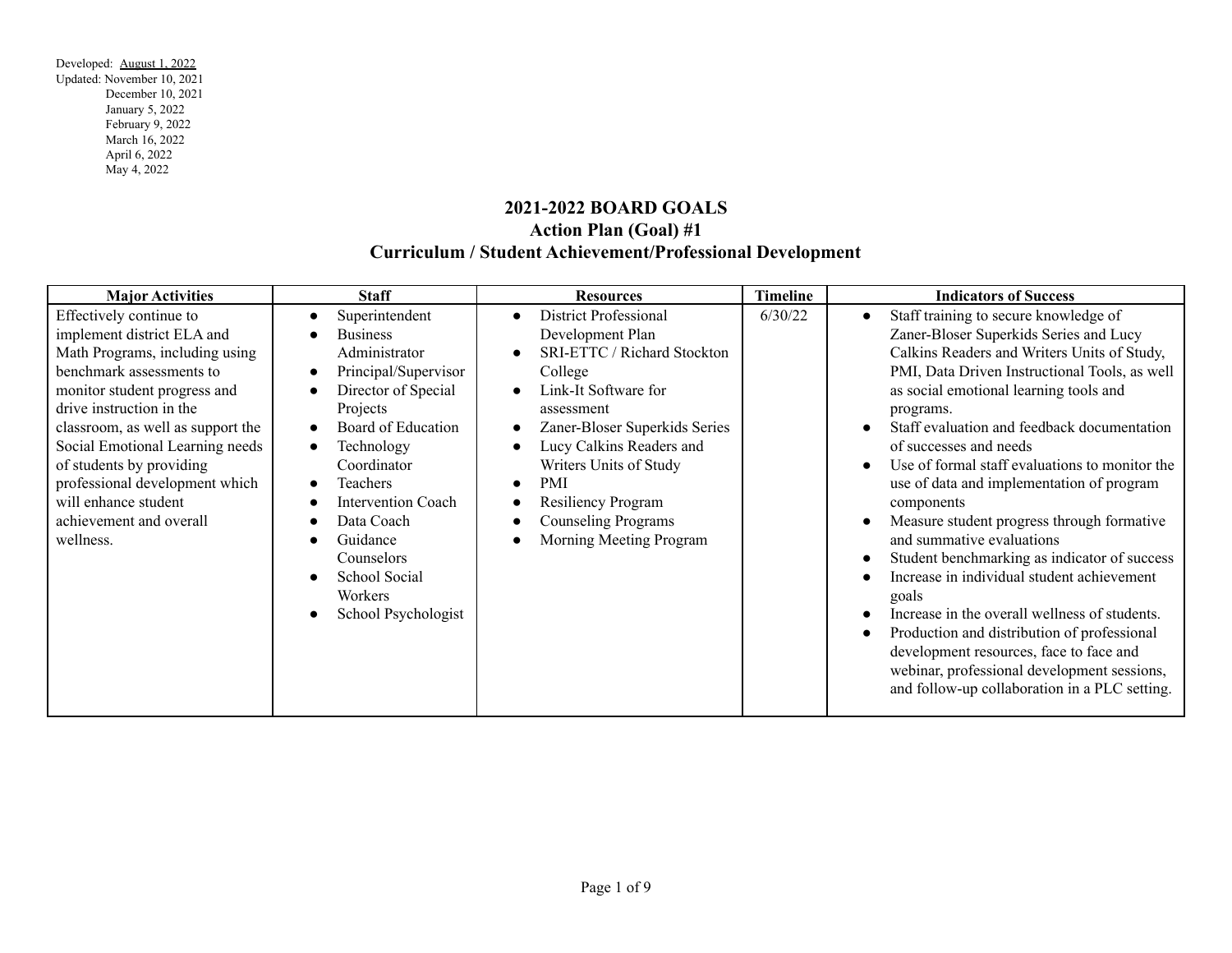| Developed: August 1, 2022  |  |  |  |  |  |
|----------------------------|--|--|--|--|--|
| Updated: November 10, 2021 |  |  |  |  |  |
| December 10, 2021          |  |  |  |  |  |
| January 5, 2022            |  |  |  |  |  |
| February 9, 2022           |  |  |  |  |  |
| March 16, 2022             |  |  |  |  |  |
| April 6, 2022              |  |  |  |  |  |
| May 4, 2022                |  |  |  |  |  |
|                            |  |  |  |  |  |

|         | <b>UPDATES</b>                                                                                                   |
|---------|------------------------------------------------------------------------------------------------------------------|
| 7/16/21 | <b>Resiliency Wellness Training</b>                                                                              |
| 7/2021  | (varied dates) District Wellness Staff Professional Development Research and Preparation for 2021-2022 Trainings |
| 7/29/21 | <b>District Assessment Meeting</b>                                                                               |
| 8/3/21  | 21st CCLC Grant Training                                                                                         |
| 8/26/21 | New Staff Assessment, Data Analysis, and Curriculum Training                                                     |
| 9/1/21  | All Staff Assessment, Data Analysis, Curriculum, Virtual Plan, and Instructional Intervention Training           |
| 9/1/21  | All Staff Health and Wellness Trainings                                                                          |
| 9/1/21  | Instructional Staff SMART Board Training                                                                         |
| 9/2/21  | Instructional Staff Team Planning and Data Analysis                                                              |
| 9/3/21  | Instructional Staff Team Planning and Data Analysis                                                              |
| 9/22/21 | <b>CloseGap Social Emotional Tool Training</b>                                                                   |
| 9/22/21 | Google Classroom and Engaging Parents Training                                                                   |
| 9/22/21 | <b>I&amp;RS Staff Training</b>                                                                                   |
| 10/8/21 | <b>Linklt Staff Training</b>                                                                                     |
| 10/8/21 | Readers Workshop Training                                                                                        |
| 10/8/21 | <b>Superkids Training</b>                                                                                        |
| 10/8/21 | Special Area Teachers PLC                                                                                        |
| 10/8/21 | Guidance and CST PLC                                                                                             |
| 10/8/21 | PS Teaching Pyramid Observation Tool Training                                                                    |
|         | 10/20/21 Let's Go Learn Professional Development Grades K-8 Staff                                                |
|         | 10/20/21 CPR Training                                                                                            |
|         | 10/20/21 Special Area Teachers PLC                                                                               |
|         | 10/20/21 PS Curriculum Training                                                                                  |
|         | 11/17/21 Comprehensive Health and Physical Education Standards and Curriculum Training                           |
|         | 11/22/21 Nearpod Review for Spragg                                                                               |
|         | 11/22/21 District Assessment Review                                                                              |
|         | 11/22/21 Introduction of new Science Supplemental Resource                                                       |
|         | 12/15/21 ESL PD                                                                                                  |
|         | 12/20/21 EHCCS SEL PLC                                                                                           |
| 1/12/22 | Let's Go Learn Training, Resiliency Training, Special Area Teachers PLC, Preschool Staff Training                |
| 1/19/22 | <b>OTIS Training, SMART Board Training</b>                                                                       |
|         | EHCCS SEL PLC - 9/27, 10/25, 11/29, 1/24, 2/28                                                                   |
|         | 2/18/22 Linklt Staff Training                                                                                    |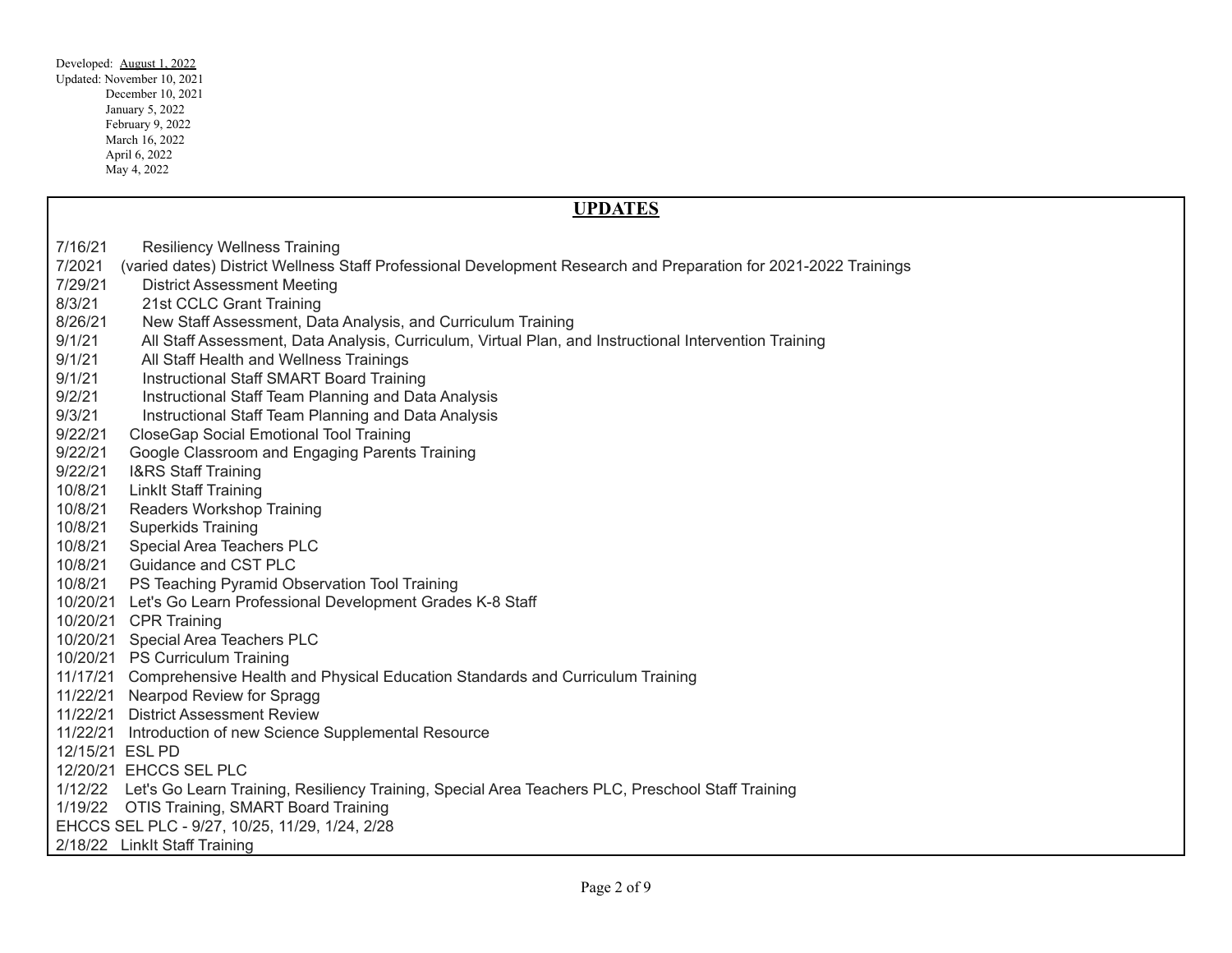2/18/22 Superkids Training

2/18/22 - Linkit Training, Superkids Training, OTIS Training, Special Area PLC

2/28/22 - SEL PLC

3/9/22 - Dyslexia Training, Resilience Training

3/25/22 -LinkIt Training, PMI Training, PSI Training, Lucy Calkins Training, CPI Training, Special Area Teachers Curriculum Review, Superkids ELA Training, Readers and Writers Workshop ELA Training, Math PLC, Special Areas PLC, ECERS & PC Curriculum Training

4/4/22 Curriculum Document Review

4/7/22 Annual School Plan Training

4/25/22 Curriculum Planning Meeting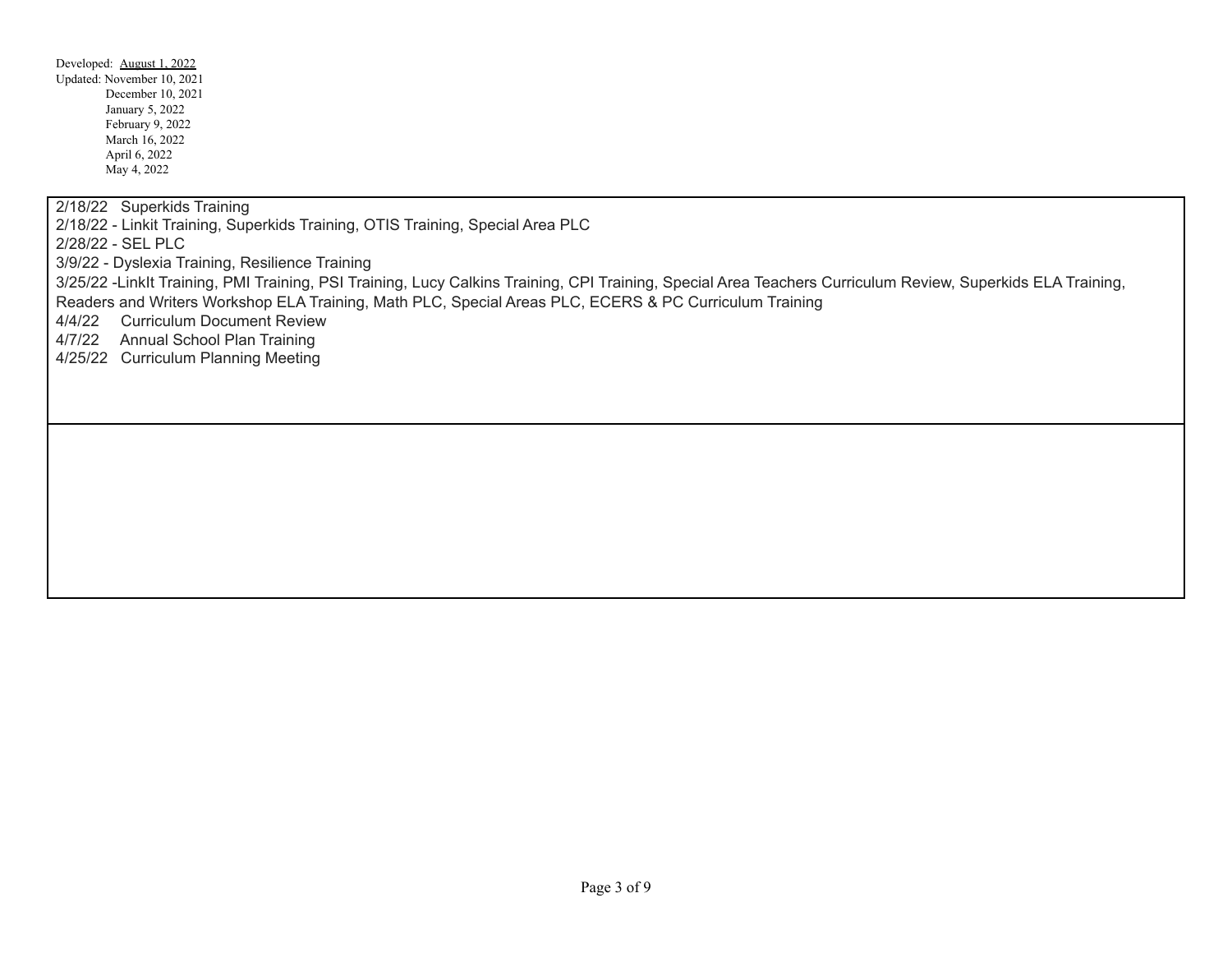# **2021-2022 BOARD GOALS Action Plan (Goal) #2 Community Relations**

| <b>Major Activities</b>                                                                                                 | <b>Staff</b>                                                                                                                                                                   | <b>Resources</b>                                                                                                                                                                                                                                                                                                                                                                       | <b>Timeline</b> | <b>Indicators of Success</b>                                                                                                                                                                                                                                                                                                                                                                                                                               |
|-------------------------------------------------------------------------------------------------------------------------|--------------------------------------------------------------------------------------------------------------------------------------------------------------------------------|----------------------------------------------------------------------------------------------------------------------------------------------------------------------------------------------------------------------------------------------------------------------------------------------------------------------------------------------------------------------------------------|-----------------|------------------------------------------------------------------------------------------------------------------------------------------------------------------------------------------------------------------------------------------------------------------------------------------------------------------------------------------------------------------------------------------------------------------------------------------------------------|
| Engage the EHC Community<br>in the planning and<br>implementation of the EHC<br>public schools' educational<br>program. | Superintendent<br><b>Business Administrator</b><br>Principal/Supervisor<br>Director of Special Projects<br>Board of Education<br>Child Study Team<br>School District Solicitor | <b>NJSBA</b><br>$\bullet$<br>City Council<br><b>Faith Based Organizations</b><br>Youth Organizations<br><b>PTO</b><br>$\bullet$<br><b>Business Community</b><br>Parents/Guardians<br><b>EHC</b> Municipal Alliance<br>EHCEA<br><b>Atlanticare Community Healthy</b><br>Schools Initiative<br>Rutgers Agricultural Experiment<br>Kiwanis<br>Let Us Eat Please Initiative<br><b>YMCA</b> | Ongoing         | Expansion of public relations program within<br>the school district<br>Continue the use of TV Media Distribution<br>Center at EHCCS<br>Continued use of the Connect-ED<br>communication system<br>Increased parent and community participation<br>in school sponsored events<br>Increased use of multi-media outlets such as<br>school website, Facebook & Twitter<br>Survey staff, parents and community of<br>educational direction and strategic plans. |

# **UPDATES**

8/17/2021 Coordinated and attended the EHCCS Welcome Back to school community event.

9/1/2021 - The district unveiled a new, consolidated website that is easier for parents and community members to navigate.

9/3/2021 - The district added a Covid-19 dashboard to the school website to keep the community informed.

9/9/21 - Crusaders Cheer Practice 6-8 PM at CLS

9/13/21 - WaWa delivering snacks for staff appreciation

9/22/21 - CLS Back to School Night 7-8 PM

10/1/2021 - Held Zoom meeting with EHC Coalition and State representatives regarding possible new wrestling program – Beat the Streets at EHCCS

10/15/2021- Held in-person meeting to coordinate programming with the Atlantic County Prosecutor's Office and the EHC Coalition for a Safe Community.

10/6/2021 - Met with members of the counseling team and the EHC Coalition for a Safe Community to plan for the annual Coat Drive.

11/16/2021-12/7/2021 - The district partnered with the Mullica Township School District and Atlanticare to provide a vaccine clinic for local families.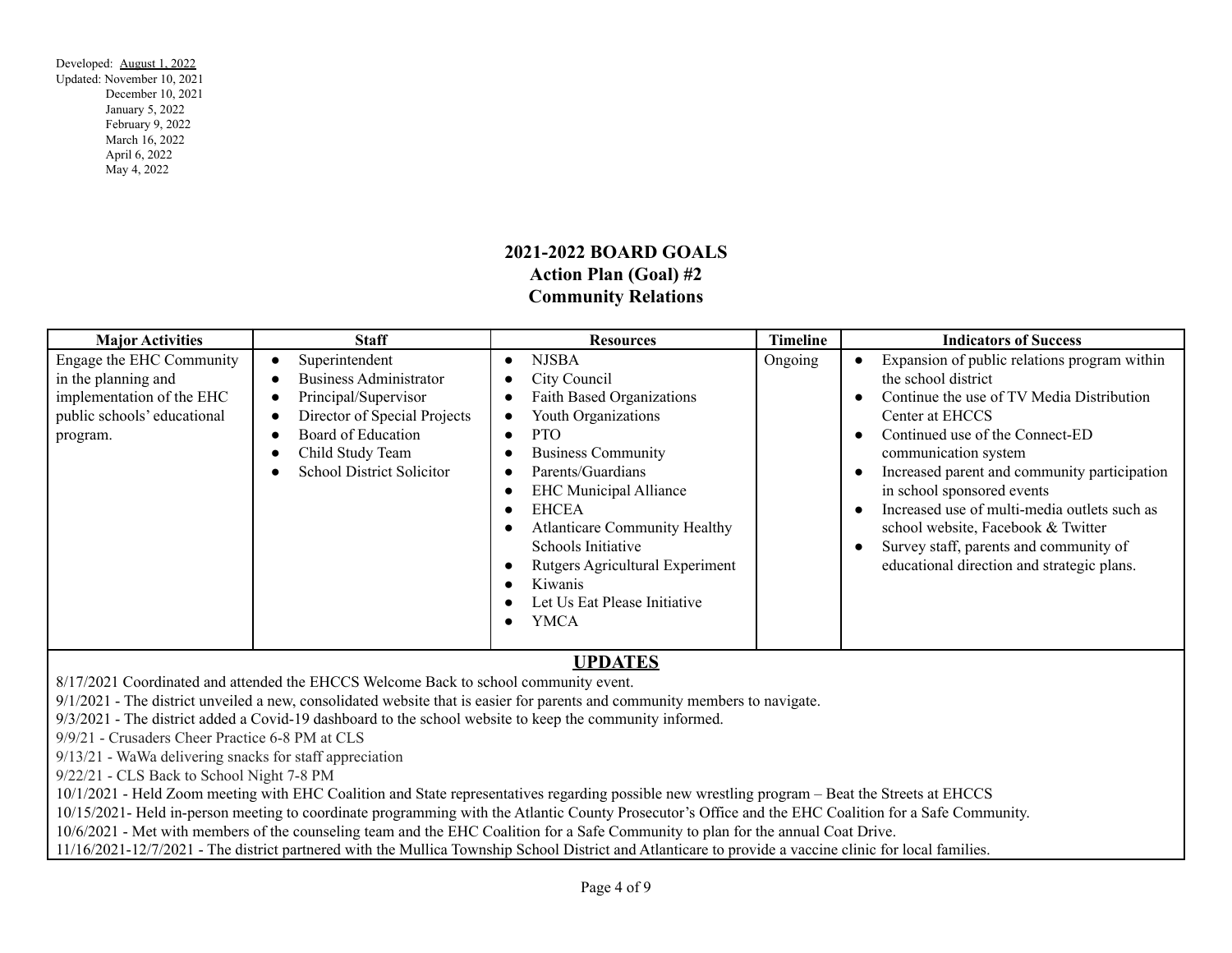Developed: August 1, 2022 Updated: November 10, 2021 December 10, 2021 January 5, 2022 February 9, 2022 March 16, 2022 April 6, 2022 May 4, 2022 11/19/21 - Illusion Maker Virtual Assembly at CLS 11/22/21 - Virtual Parent-Teacher Conferences 5:30-8 PM November 2021 Egg Harbor City Rotary Club Poster Contest, winners: 7th grade - 1st place Bianyi Rodriguez- Zorrilla, 2nd place - Justin Madrid, 3rd place- Gabrielle Osborne 8th grade - 1stplace - Adriana Ebert, 2nd place - Pandora Cramer, 3rd place - Amaya Ferrell 11/23/21 - Virtual Parent-Teacher Conference 1:30-4 PM 12/8/2021 - Festival of Hope Community Outreach 12/18/2021 - Christmas Parade 12/1/21-12/22/21 - Crusaders Basketball 6-9 PM 12/07/21 - Atlanticare Vaccine Clinic 3-7 PM 01/03/22-1/31/22 - Crusaders Basketball 6-9 PM 01/05/22-01/06/22 - Student Vision Screenings 9 AM-12 PM 02/01/2022 - CCHS Girls Basketball 3:30-5:30 PM 02/01/22-2/28/22 - Crusaders Basketball 6-9 PM 02/15/2022 - Kindergarten & 1st Grade Winter Concert 6:30-8 PM 02/28-3/4/2022 Read Across America Week Celebration: 2/28 Cat in the Hat Day, 3/1, Green Eggs and Ham Day, 3/2 - Wacky Wednesday, 3/3 - Pajama Day, 3/04 - Silly Sock Day 3/3/2022- Raised funds for Let Us Eat-Please, Inc. and Community Food Bank of New Jersey, Southern Branch by selling Art created by students at Captain's Table Fundraising Reception. 03/16/2022- March Dadness with EHC Coalition 03/01/22-3/31/22 - Crusaders Basketball 6-9 PM 03/01/22-3/31/22 - Grand Falloons Earth Science Virtual Presentation 04/01/22-04/30/22 - Crusaders Baseball 6-7:30 PM 04/12/2022 - Parent/Teacher Conferences 5:30-8 PM 04/13/2022 - Parent/Teacher Conferences 1-4 PM 05/06/2022 - 1st Grade Bingo for Books 1:45-2:30 PM 05/10/2022 - Snow White presented by Cedar Creek Drama 10 AM 05/10/2022 - 2nd & 3rd Grade Spring Concert 6-8 PM 05/11/2022 & 05/18/2022 - PK Walking Trip to the Library 05/17/2022 - Blood Drive 3:15-8:15 PM 05/24/2022 - Grand Falloons Assembly 1:40 PM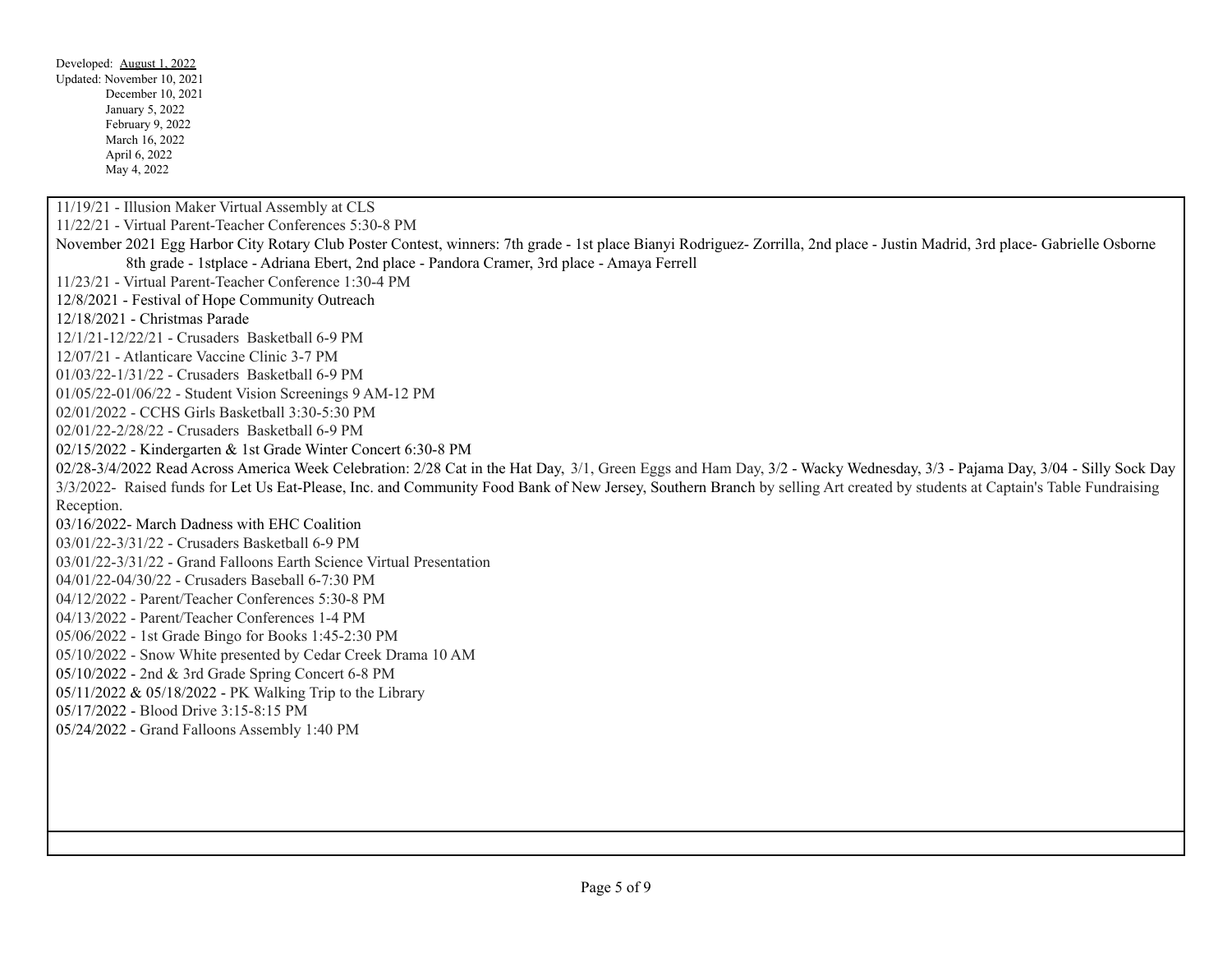## **2021-2022 BOARD GOALS Action Plan (Goal) #3 Personnel / Finance**

| <b>Major Activities</b>                                                                                                   | <b>Staff</b>                                                                                                                                                                                                                                 | <b>Resources</b>                                                                                                                        | <b>Timeline</b> | <b>Indicators of Success</b>                                                                                                                                                                                                                                                             |
|---------------------------------------------------------------------------------------------------------------------------|----------------------------------------------------------------------------------------------------------------------------------------------------------------------------------------------------------------------------------------------|-----------------------------------------------------------------------------------------------------------------------------------------|-----------------|------------------------------------------------------------------------------------------------------------------------------------------------------------------------------------------------------------------------------------------------------------------------------------------|
| Continue to produce fiscally<br>and educationally sound<br>budget to meet the needs of<br>staff, students and facilities. | Superintendent<br><b>Business Administrator</b><br>Principal/Supervisor<br>Director of Special Projects<br>Board of Education<br><b>School District Solicitor</b><br><b>Technology Coordinator</b><br>Supervisor of Buildings and<br>Grounds | New Jersey School Boards<br>Association<br>New Jersey Association of<br>School Administrators<br>Atlantic County Office of<br>Education | 6/30/22         | Weekly budget meetings during budget<br>$\bullet$<br>building process<br>Public Presentation of User Friendly<br>$\bullet$<br>budget<br>Approval of budget by Atlantic County<br>$\bullet$<br>Office of Education<br>Posting of User Friendly Budget on<br>$\bullet$<br>District Website |

#### **UPDATES**

December 2021 - January 2022 - Jason Bedell met with every administrator and input their budget needs for fiscal year 2023.

2/9/2022 - Jason Bedell and Adrienne Shulby had the first finance committee meeting with James Guercioni, Kiomy Fuentes, and Dawn Leeds-Smith. Mr. Bedell presented a budget inclusive of a 2% cap and discussed options for 2% increase and remaining flat budgetarily.

3/11/2022 - Due to the late release of state aid numbers, the second finance committee meeting was conducted over email where all 3 board members were in support of the tentative budget.

3/16/2022 - The board passed the tentative budget and approved submission to the county office.

3/21/2022 - Lisa Cimino, the executive county business administrator approved the tentative budget.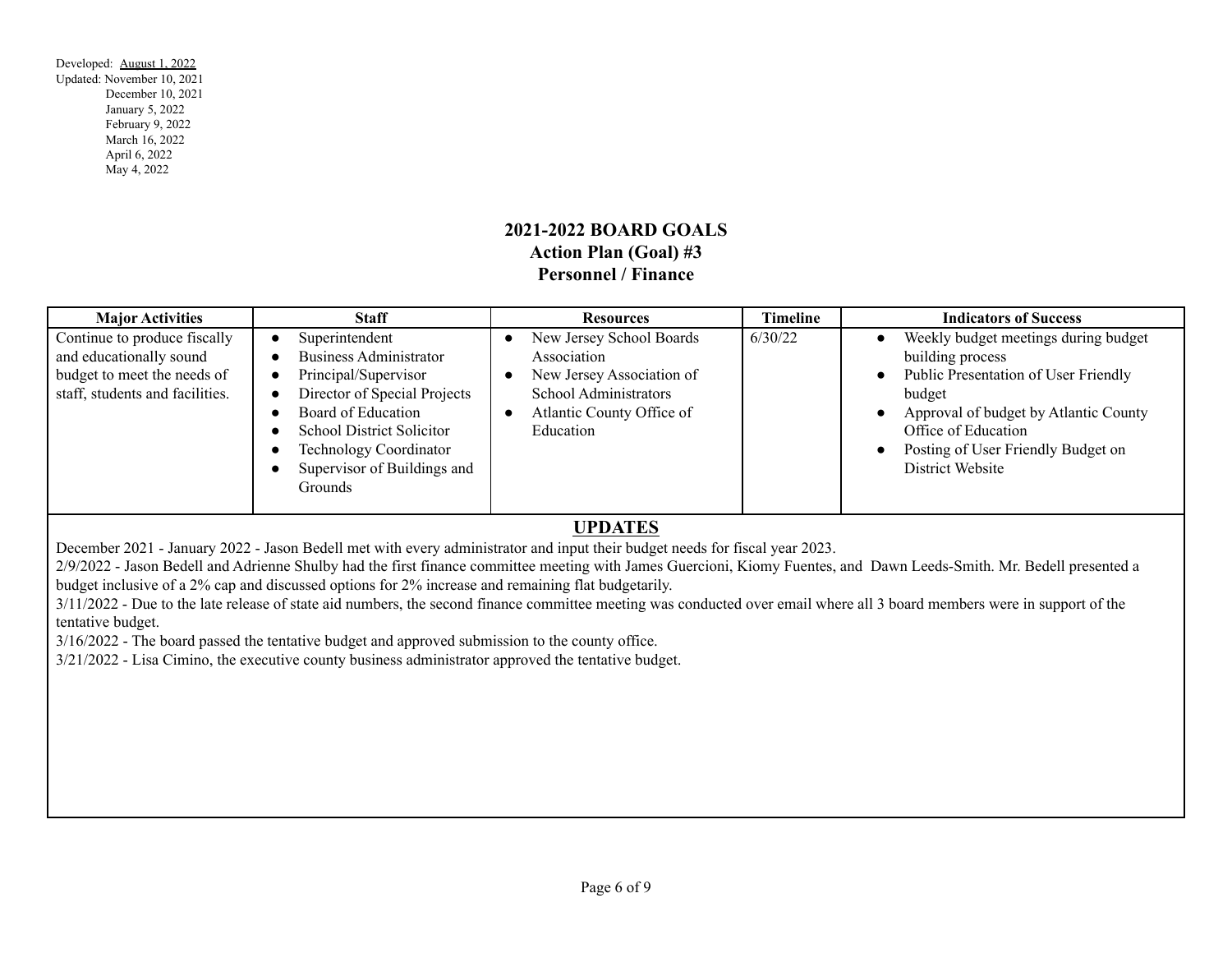# **2021-2022 BOARD GOALS Action Plan (Goal) #4 Board Professional Development Training**

| <b>Major Activities</b>                                                                                                                                                                                                                                                               | <b>Staff</b>                                                                                                                               | <b>Resources</b>                                                                                                                                 | <b>Timeline</b> | <b>Indicators of Success</b>                                                                                                                                                                                                                                                                                                                                                                  |  |
|---------------------------------------------------------------------------------------------------------------------------------------------------------------------------------------------------------------------------------------------------------------------------------------|--------------------------------------------------------------------------------------------------------------------------------------------|--------------------------------------------------------------------------------------------------------------------------------------------------|-----------------|-----------------------------------------------------------------------------------------------------------------------------------------------------------------------------------------------------------------------------------------------------------------------------------------------------------------------------------------------------------------------------------------------|--|
| Board of Education will<br>direct professional<br>development opportunities<br>towards increasing Board<br>members knowledge and<br>skills in policymaking, ethics<br>and governance. In addition,<br>the Board of Education will<br>participate in on-site NJSBA<br>workshop $(s)$ . | Superintendent<br><b>Business Administrator</b><br>Board of Education<br><b>School District Solicitor</b><br><b>Technology Coordinator</b> | New Jersey School Boards<br>Association<br>Google Docs<br>$\bullet$<br>Chromebooks<br>Training provided to BOE<br>$\bullet$<br>members as needed | 6/30/22         | Increase in Board members involvement<br>and attendance at trainings, programs,<br>conferences and workshops offered by<br>NJSBA throughout the 2021-2022 school<br>year.<br>Provide all BOE members' access to<br>$\bullet$<br>Google Drive.<br>Provide all BOE documents electronically.<br>$\bullet$<br>Continue Board of Education training with<br>a focus on ethics and Board policies. |  |
| <b>UPDATES</b><br>10/20/2021 - Mayann Rogers attended the Atlantic CSBA meeting on Creative Ways to Use Esser Funding.<br>$10/2$ (2021 $10/20/2021$ The Lemma sensitive serves in the state of the state of the second MICD Association                                               |                                                                                                                                            |                                                                                                                                                  |                 |                                                                                                                                                                                                                                                                                                                                                                                               |  |

10/26/2021-10/28/2021 - The board members were all registered to attend the annual NJSBA workshop.

11/24/2021 - Jason Bedell scheduled the new NJSBA rep, Michelle Kennedy, to conduct board training on February 8, 2022 on Ethics and March 9, 2022 on Roles & Responsibilities before the Board Meetings, as recommended.

2/9/2022 - Michelle Kenneddy presented on ethics at 6pm before the Board of Education meeting.

4/6/2022 - Michelle Kenneddy presents on roles & responsibilities at 6pm before the Board of Education meeting.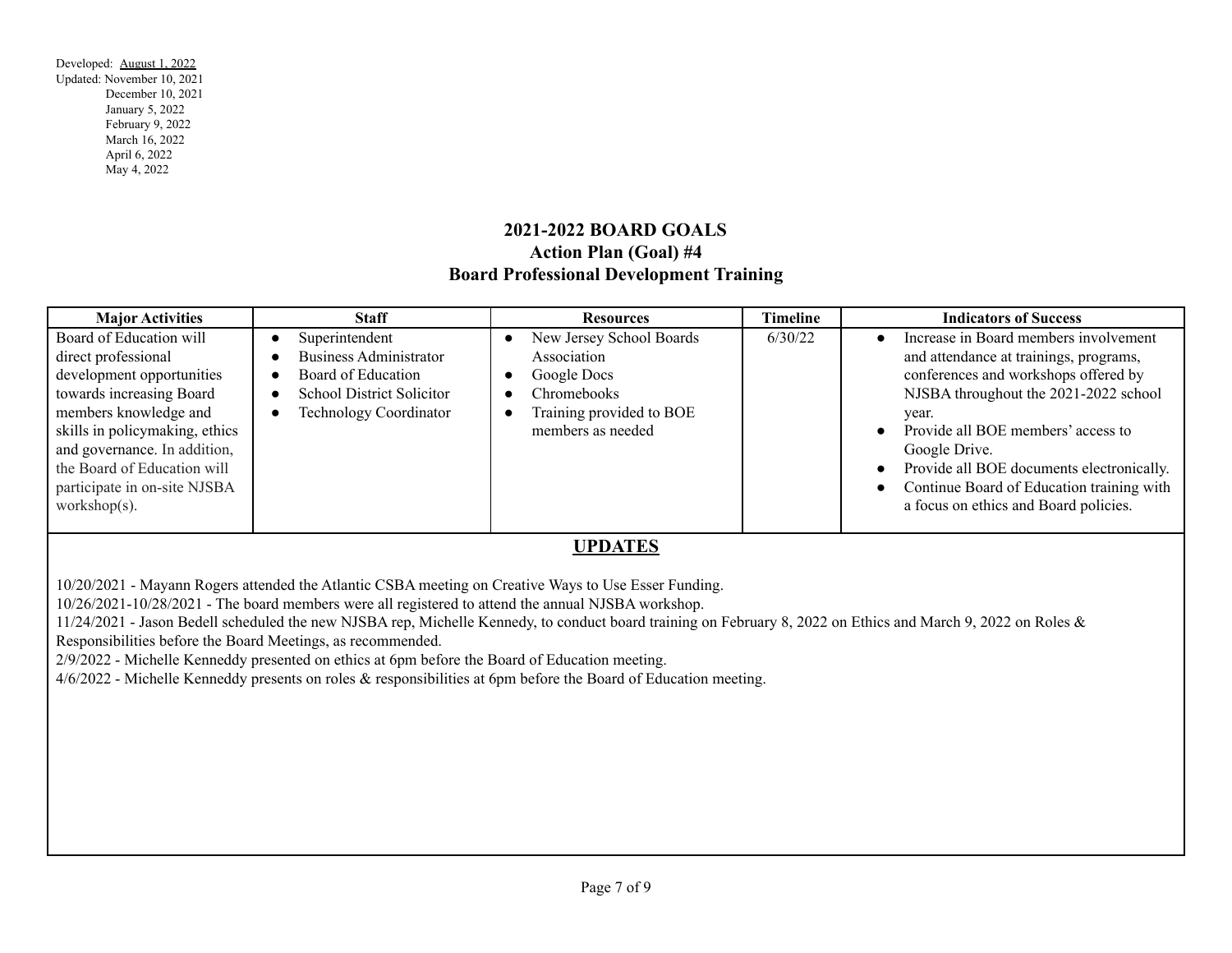### **2021-2022 BOARD GOALS Action Plan (Goal) #5** Facilities / Finance

| <b>Major Activities</b>                                                                                                                                                                                                                   | <b>Staff</b>                                                                                                                                                                        | <b>Resources</b>                                                                                                                | <b>Timeline</b> | <b>Indicators of Success</b>                                                                                                                                                                                                                                                                 |
|-------------------------------------------------------------------------------------------------------------------------------------------------------------------------------------------------------------------------------------------|-------------------------------------------------------------------------------------------------------------------------------------------------------------------------------------|---------------------------------------------------------------------------------------------------------------------------------|-----------------|----------------------------------------------------------------------------------------------------------------------------------------------------------------------------------------------------------------------------------------------------------------------------------------------|
| Oversee the management<br>of an Energy Savings<br><b>Improvement Program</b><br>that will provide<br>significant energy savings<br>as well as building<br>upgrades at both the<br>Spragg and the Egg<br>Harbor City Community<br>Schools. | Superintendent<br><b>Business Administrator</b><br>Principal/Supervisor<br>Supervisor of Buildings $\&$<br><b>Grounds</b><br>Board of Education<br><b>School District Solicitor</b> | Becica Associates, LLC,<br>Architect of Record<br>DCO Energy (ESCO)<br>NJ Board of Public Utilities<br>(BPU)<br>Contractors TBD | Ongoing         | Complete Local Government Energy<br>$\bullet$<br>Audit<br>Develop Energy Savings Plan<br>$\bullet$<br>Plan approval by BPU<br>$\bullet$<br>Obtain financing through issuance of<br>$\bullet$<br>refunding bonds or lease<br>Complete upgrade work<br>$\bullet$<br>Commissioning<br>$\bullet$ |

#### **UPDATES**

8/27/2021 - Had a meeting with the state Office of Clean Energy, Becica Associates, Scott Wheeler, and Jason Bedell to begin the process for the local government energy audit. This is the necessary first step in the ESIP process.

9/7/2021-9/10/2021 - An auditor from the NJ Office of Clean Energy will be on site to analyze existing equipment with Scott Wheeler to determine potential energy savings. October-November 2021 - The Local Government Energy Audit through the NJ Office of Clean Energy and the Infrastructure Grade Energy Audit that Becica Associates conducted with Concord Engineering took place.

12/2/2021 - John [Middleton](mailto:JJMiddleton@becicaassociates.com) held a meeting with Jason Bedell and Scott Wheeler to go over the status of the ESIP project.

12/7/2021 - Meeting with John [Middleton](mailto:JJMiddleton@becicaassociates.com) , Scott Wheeler, and Jason Bedell to review the local government energy audit and discuss next steps. 2 more meetings are planned for December: 1 with Becica and Concord Engineering to discuss the infrastructure grade energy audit and 1 with Phoenix Advisors and Wilentz to discuss financing options.

12/14/2021 - Meeting with John Middleton, Jason Bedell, Lori Carlin from the Dept of Clean Energy, and Francis Gaffney from the Board of Public Utilities to discuss leveraging SSB stimulus funds in concert with an ESIP.

12/16/2021 - Jason Bedell had a financial planning meeting with John Middleton from Becica, Robbi Acampora from Phoenix Advisors, and Tony Solimine from Wilentz. The consensus is that the project needs to be split in 2. 1 would be financed through a traditional 15-year ESIP. 1 would be financed through a combination of SSBS reimbursement, ESSER III, and capital reserve funds.